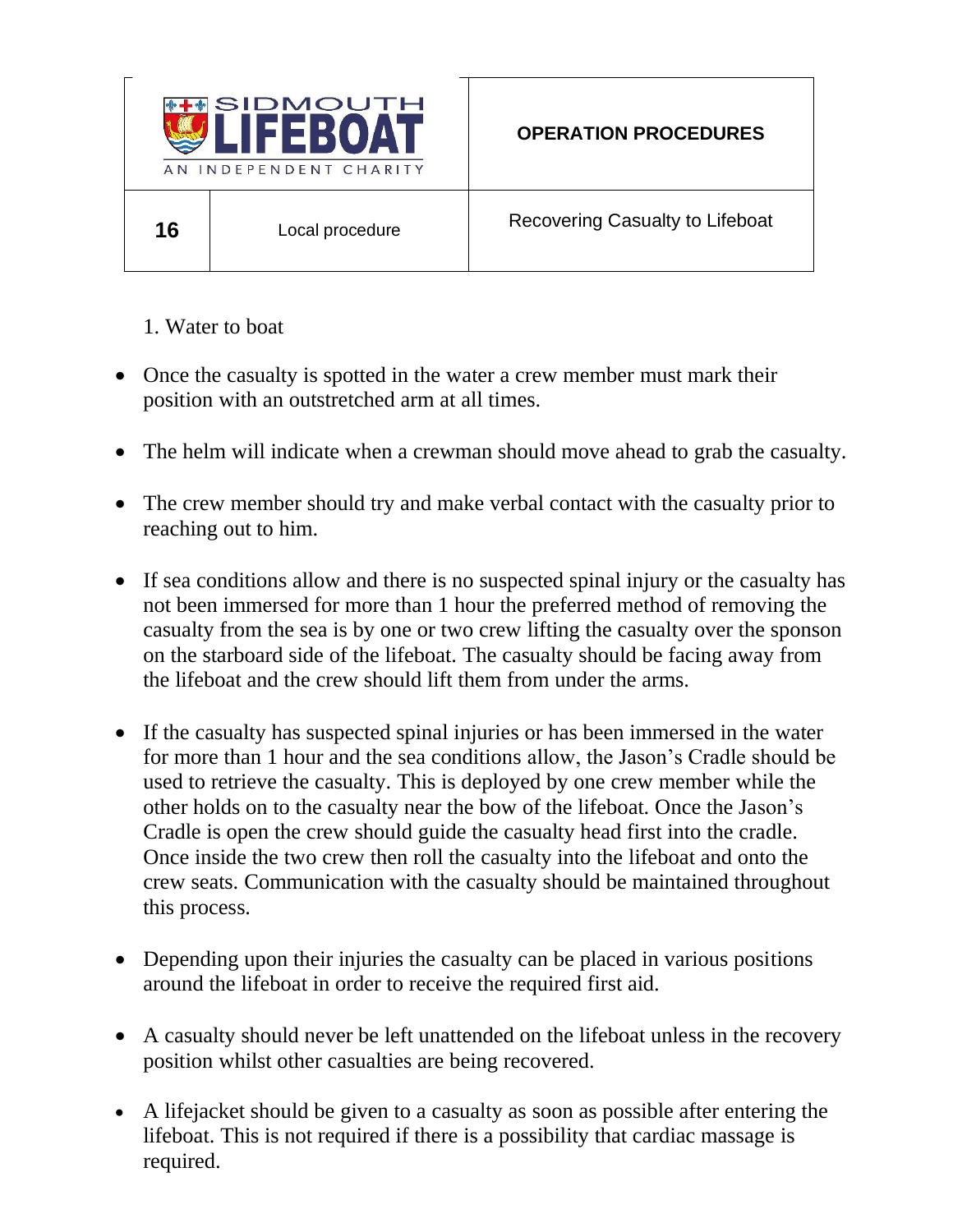## 2. Boat to boat

- If a casualty is being recovered from a boat all assistance should be given when the transfer takes place.
- If the casualty is able to walk then one crew member should be on the casualty's vessel and one on the lifeboat at the point of transfer. During the transfer one crewman should have a secure hold of the casualty at all times.
- Once the transfer is made the casualty should be seated in one of the crew seats or placed in a safe position for the journey to shore.
- If the casualty is unable to walk the transfer should be made using a spinal board or stretcher. The casualty should be secured onto the stretcher using the correct straps and should always be wearing an inflated lifejacket.
- The helm will decide the point where the transfer will be made and will indicate the exact moment when the stretcher should be passed from the casualty's boat to the lifeboat.
- The stretcher should be positioned in line with the bow and stern and passed from the casualty's boat to the lifeboat in one movement. The stretcher should at no time be resting on both boats simultaneously.
- Once the transfer has been completed the stretcher should be positioned on the crew seats and secured.